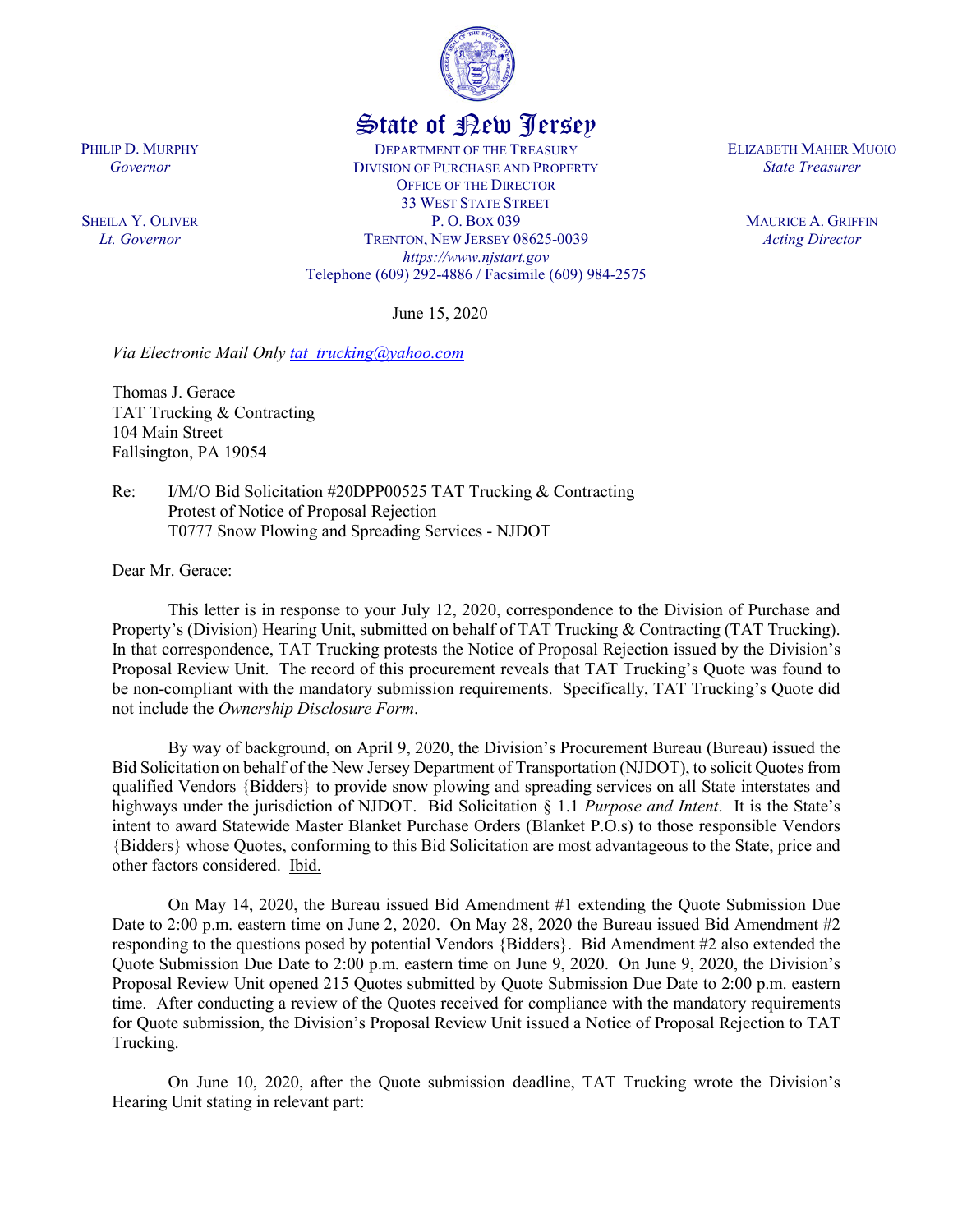I have received the notice of proposal rejection. After reviewing the submitted quote I have found that one document was sent twice. One time it was under the Ownership Disclosure form. I would like to protest the rejection and attach the Ownership Disclosure form in the corresponding email. Thank you for your time.

With the protest, TAT Trucking included a copy of the *Ownership Disclosure Form*.

In consideration of TAT Trucking's protest, I have reviewed the record of this procurement, including the Bid Solicitation, the relevant statutes, regulations, and case law. This review of the record has provided me with the information necessary to determine the facts of this matter and to render an informed Final Agency Decision on the merits of the protest. I set forth herein the Division's Final Agency Decision.

With respect to the submission of the *Ownership Disclosure Form*, the New Jersey Legislature, in implementing N.J.S.A. 52:25-24.2, mandated that a Vendor {Bidder} must supply its ownership information, prior to or with its Quote, to be eligible to enter into a Blanket P.O. with the State. N.J.S.A. 52:25-24.2 states in pertinent part:

> No corporation, partnership, or limited liability company shall be awarded any [Blanket P.O.] nor shall any agreement be entered into for the performance of any work or the furnishing of any materials or supplies, the cost of which is to be paid with or out of any public funds, by the State, or any county, municipality or school district, or any subsidiary or agency of the State, or of any county, municipality or school district, or by any authority, board, or commission which exercises governmental functions, unless prior to the receipt of the bid or accompanying the bid, of said corporation, said partnership, or said limited liability company there is submitted a statement setting forth the names and addresses of all stockholders in the corporation who own 10 percent or more of its stock, of any class, or of all individual partners in the partnership who own a 10 percent or greater interest therein, or of all members in the limited liability company who own a 10 percent or greater interest therein, as the case may be. If one or more such stockholder or partner or member is itself a corporation or partnership or limited liability company, the stockholders holding 10 percent or more of that corporation's stock, or the individual partners owning 10 percent or greater interest in that partnership, or the members owning 10 percent or greater interest in that limited liability company, as the case may be, shall also be listed. The disclosure shall be continued until names and addresses of every noncorporate stockholder, and individual partner, and member, exceeding the 10 percent ownership criteria established in this act, has been listed.

Further, the Division's administrative regulations that govern the advertised procurement process establish certain requirements that must be met in order for a Quote to be accepted. Those regulations provide in relevant part that:

> (a) In order to be eligible for consideration for award of contract, the bidder's proposal shall conform to the following requirements or be subject to designation as a non-responsive proposal for noncompliance: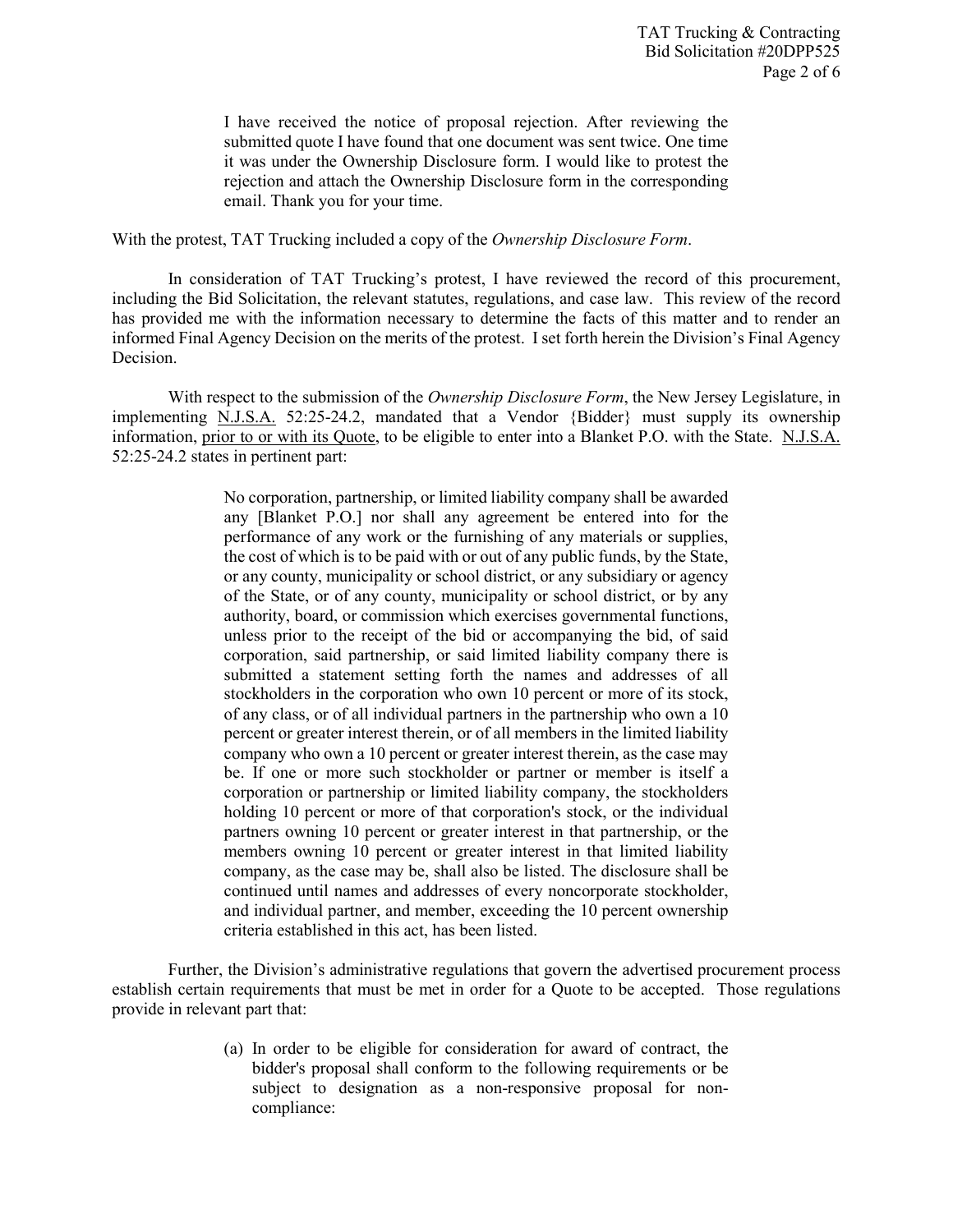4. Contain all RFP-required certifications, forms, and attachments, completed and signed as required. An RFP may designate certain forms and/or certifications that need not be included in the bidder's proposal but that must be provided by a successful bidder upon request prior to an award of contract;

## [N.J.A.C. 17:12-2.2(a), *emphasis added*.]

. . .

If the requirements of N.J.S.A. 52:25-24.2 and N.J.A.C. 17:12-2.2 are not met, a Quote must be rejected. These statutes and regulations mandate stringent enforcement to maintain the equal footing of all Vendors {Bidders} and to ensure the integrity of the State's bidding process.

The subject solicitation was comprised of the Bid Solicitation, other documents and mandatory forms which were specifically addressed in Bid Solicitation Section 4.0 *Quote Preparation and Submission*  which states in pertinent part:

> Vendor's {Bidder's} failure to complete, sign and submit the forms in Section 4.4.1.2 shall be cause to reject its Quote as non-responsive.

> [Bid Solicitation § 4.4.1.2 *NJ Standard Bid Solicitation Forms Required With The Quote*.]

Among those forms required to be submitted with the Quote is the *Ownership Disclosure Form* discussed in Bid Solicitation Section 4.4.1.2.1 *Ownership Disclosure Form* which states:

> Pursuant to N.J.S.A. 52:25-24.2, in the event the Vendor {Bidder} is a corporation, limited liability company, or partnership, the Vendor {Bidder} must complete an Ownership Disclosure Form.

> A current completed Ownership Disclosure Form must be received prior to or accompany the submitted Quote {Proposal}. A Vendor's {Bidder's} failure to submit the completed and signed form with its Quote {Proposal} will result in the rejection of the Quote {Proposal} as non-responsive and preclude the award of a Blanket P.O. {Contract} to said Vendor {Bidder} unless the Division has on file a signed and accurate Ownership Disclosure Form dated and received no more than six (6) months prior to the Quote {Proposal} submission deadline for this procurement. If any ownership change has occurred within the last six (6) months, a new Ownership Disclosure Form must be completed, signed and submitted with the Quote {Proposal}.

> Vendors {Bidders} using *NJSTART* to submit a Quote {Proposal} shall make the appropriate certification on the "Maintain Terms and Categories" Tab within its profile by checking the applicable box and, if required, completing and attaching the shortened Ownership Disclosure Form. Vendors {Bidders} not using *NJSTART* to submit a Quote {Proposal} must complete the full Ownership Disclosure Form located on the Division's website. This form is also available in NJSTART (www.njstart.gov).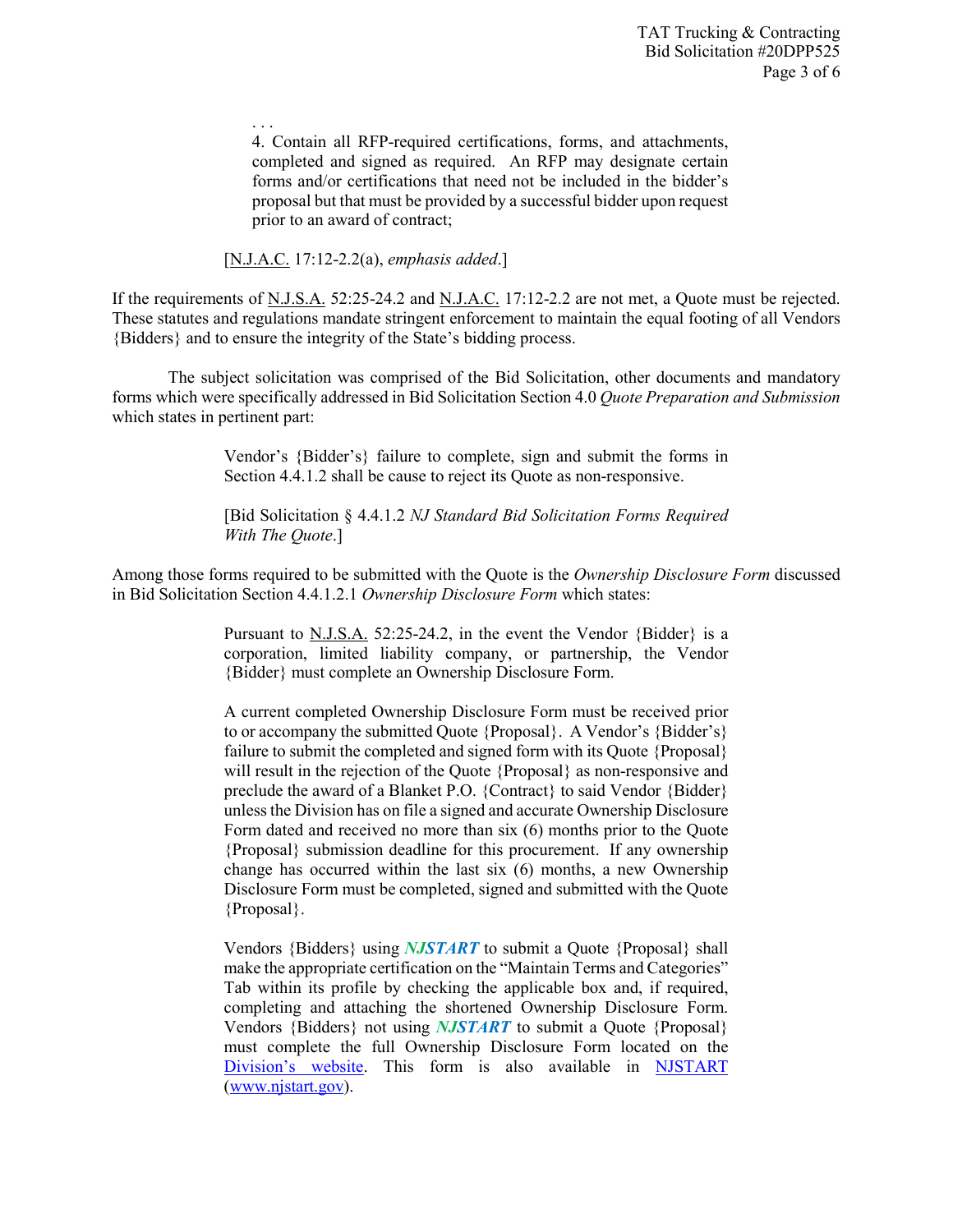TAT Trucking & Contracting Bid Solicitation #20DPP525 Page 4 of 6

In order to make this process of complying with the legislative requirement easier, the Division provides to the bidding community with an *Ownership Disclosure Form* to be completed, signed and submitted with the Quote. Unfortunately, the record of this procurement reveals that TAT Trucking did not upload the *Ownership Disclosure Form* with its submitted Quote. With the submitted Quote, TAT Trucking included the twelve attachments shown in the screenshot below.

| General<br><b>Items</b><br>Terms & Conditions<br>Ouestions<br>Subcontractors |                            | Attachments(12) Evaluations Preference |              | Reminders            | Summary                                                  |
|------------------------------------------------------------------------------|----------------------------|----------------------------------------|--------------|----------------------|----------------------------------------------------------|
| <b>Files</b>                                                                 |                            |                                        |              |                      |                                                          |
| Name                                                                         |                            |                                        |              |                      | Description Confidential Order Attached By Attached Date |
| <b>Offer and Acceptance page</b><br>(view details)                           |                            | ø                                      | ٥            | <b>Thomas Gerace</b> | 05/21/2020                                               |
| utilization plan<br>(view details)                                           |                            | ø                                      | ۰            | <b>Thomas Gerace</b> | 05/21/2020                                               |
| experience of vendor<br>(view details)                                       |                            | ø                                      | o.           | <b>Thomas Gerace</b> | 05/21/2020                                               |
| state supplied price sheet<br>(view details)                                 |                            |                                        | $\bullet$    | <b>Thomas Gerace</b> | 05/21/2020                                               |
| diciosure of investigations<br>(view details)                                |                            | ø                                      | 0            | <b>Thomas Gerace</b> | 05/21/2020                                               |
| chap 51 political contribution<br>(view details)                             |                            | ø                                      | ۰            | <b>Thomas Gerace</b> | 05/21/2020                                               |
| ownership disclosure<br>(view details)                                       |                            | п                                      | o.           | <b>Thomas Gerace</b> | 05/21/2020                                               |
| diciosure of investments activities in Iran (view details)                   |                            | п                                      | o            | <b>Thomas Gerace</b> | 05/21/2020                                               |
| affermative action<br>(view details)                                         |                            | а                                      | ٥            | <b>Thomas Gerace</b> | 05/21/2020                                               |
| sorce disclosure<br>(view details)                                           |                            | a                                      | $\bullet$    | <b>Thomas Gerace</b> | 05/21/2020                                               |
| (view details)<br><b>Insurance</b>                                           |                            | n                                      | $\mathbf{0}$ | <b>Thomas Gerace</b> | 05/21/2020                                               |
| new Jersey business registration certificate<br>(view details)               |                            | n                                      | $\circ$      | <b>Thomas Gerace</b> | 05/21/2020                                               |
| <b>Forms</b>                                                                 |                            |                                        |              |                      |                                                          |
|                                                                              | <b>No Form Attachments</b> |                                        |              |                      |                                                          |
| Save & Continue                                                              |                            | Close Window                           |              |                      |                                                          |

While one of the uploaded Quote attachments is entitled "ownership disclosure", upon opening the attachment, the document is the *Source Disclosure Form*. A review of the remaining attachments reveals that none of the uploaded Quote documents is the *Ownership Disclosure Form*. In the protest TAT Trucking admits that the *Ownership Disclosure Form* was not included among the uploaded documents.

As an alternative to the submission of the *Ownership Disclosure Form*, as noted in Bid Solicitation Section 4.4.1.2.1 above, Vendors {Bidders} using *NJSTART* to submit a Quote are required to make the appropriate certification regarding ownership disclosure on the "Maintain Terms and Categories" Tab within its profile. With respect to ownership, Vendors {Bidders} are able to select one of the following descriptors: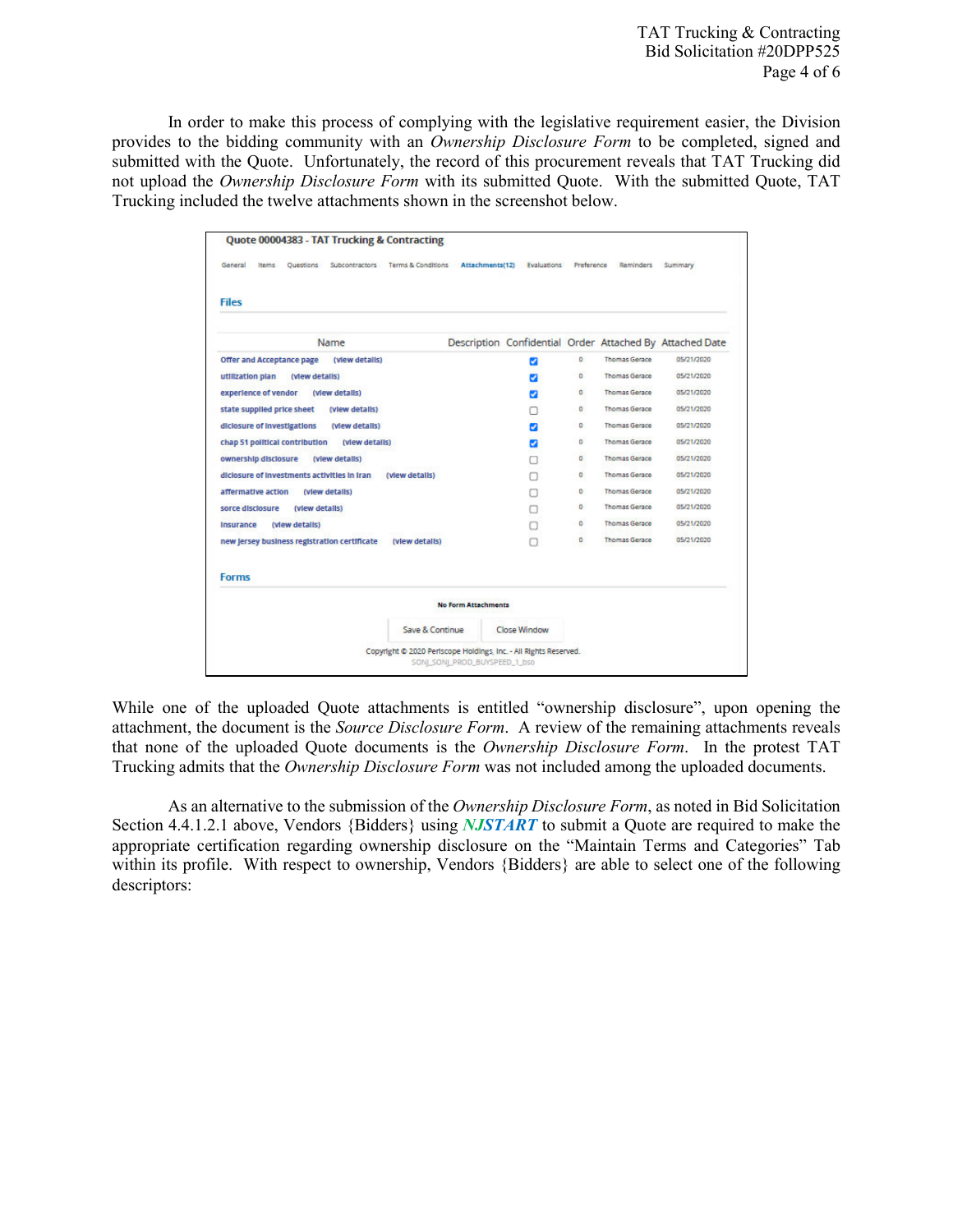|        | <b>Category: Ownership Disclosure</b>                                                                                                                                                                                                                                                                                                                                                                          |
|--------|----------------------------------------------------------------------------------------------------------------------------------------------------------------------------------------------------------------------------------------------------------------------------------------------------------------------------------------------------------------------------------------------------------------|
|        | Description: N.J.S.A. 52:25-24.2 requires disclosure of the names and addresses of those individuals, partnerships and/or corporations<br>owning a 10% or greater interest in the bidding entity ("interest owners"). Further, if any of these interest owners is itself a partnership<br>or corporation, you must disclose the names and addresses of the interest owners of that partnership or corporation. |
|        | Please select at most one category value                                                                                                                                                                                                                                                                                                                                                                       |
| Select |                                                                                                                                                                                                                                                                                                                                                                                                                |
|        | The bidder is a non-profit entity and is exempt from the ownership disclosure requirement. See Disclosure of Non-Profit Officers and Directors below.<br>(No Ownership Disclosure form is required.)                                                                                                                                                                                                           |
| U      | There are no individuals, partnerships or corporations with a 10% or greater interest in the bidding entity, therefore the bidder is exempt from the<br>ownership disclosure requirement. (No Ownership Disclosure form is required.)                                                                                                                                                                          |
|        | Neither statement is applicable. A current, true and complete Statement of Bidder Ownership on the attached form has been or will be uploaded to the<br>vendor profile prior to the submission deadline and is intended to accompany the bidder's submission.                                                                                                                                                  |

However, TAT Trucking did not complete the Ownership Disclosure category as required one the "Terms and Categories" Tab within its *NJSTART* Vendor profile. Additionally, as shown in the screenshot below, TAT Trucking did not upload the *Ownership Disclosure Form* to its profile.

| Organization information       | Users Address | Commodity Codes and Services          | Regions | <b>Terms &amp; Categories</b> | <b>Attachments</b> | <b>Vendor Performance</b> |
|--------------------------------|---------------|---------------------------------------|---------|-------------------------------|--------------------|---------------------------|
| <b>Attachments Information</b> |               |                                       |         |                               |                    |                           |
|                                |               | No Attachments found for this vendor. |         |                               |                    |                           |
| <b>Forms</b>                   |               |                                       |         |                               |                    |                           |
|                                |               |                                       |         |                               |                    |                           |
|                                |               | <b>No Form Attachments</b>            |         |                               |                    |                           |

The *NJSTART* system does not prevent a Vendor {Bidder} from submitting a Quote without all of the required forms and documents attached as mandated by the specifications. The responsibility for ensuring that all necessary forms and other submittals, are uploaded into *NJSTART* necessarily and appropriately rests solely with the Vendor {Bidder}. Bid Solicitation § 1.4.2 *Vendor {Bidder} Responsibility*. Here, unfortunately, TAT Trucking submitted a Quote without the *Ownership Disclosure Form* attached. In reviewing a Quote submitted in response to a Bid Solicitation, the Division does not have the power to waive the legislative requirement that a Vendor {Bidder} provide its ownership information prior to or accompanying the Quote submission. Only the New Jersey Legislature can change a requirement it has mandated. Unfortunately, TAT Trucking did not comply with any of the options available to it for the submission of ownership information. Accordingly, TAT Trucking's Quote was properly rejected by the Division's Proposal Review Unit for failure to submit the mandatory *Ownership Disclosure Form* with its Quote.

This is an unfortunate situation for the State as the Division encourages competition and appreciates the time and effort put forth in preparing and submitting the Quote. However, in light of the findings set forth above, I have no choice but to deny your request for eligibility to participate in the competition for the subject contract.